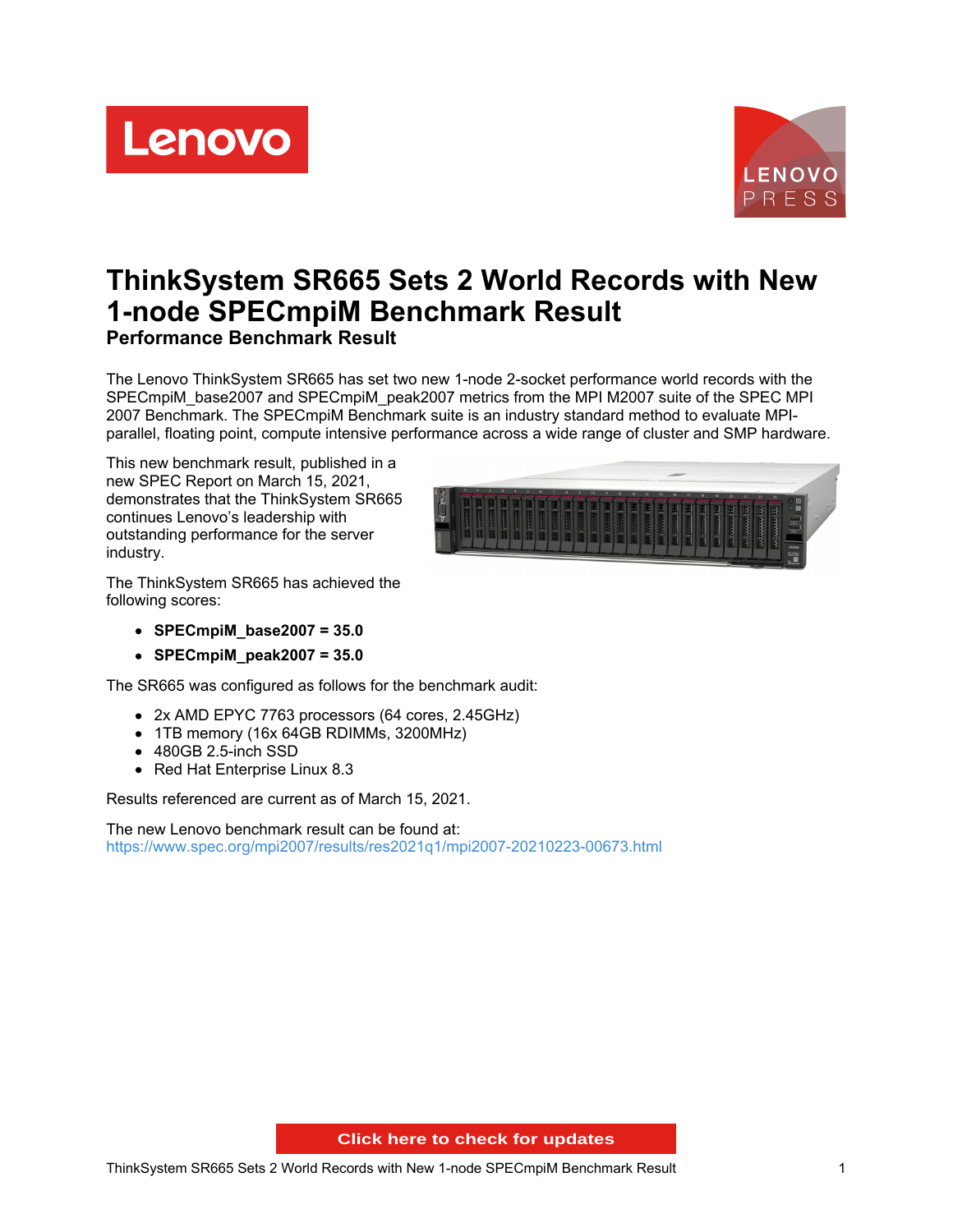# **About the ThinkSystem SR665**

The Lenovo ThinkSystem SR665 server, now with AMD EPYC 7003 Series processors, delivers outstanding TCO for transactional database, ERP, virtualization, big data & analytics and software-defined deployments. The combination of two AMD EPYC 7003 CPUs with class-leading memory speed, storage, and GPU density, rapidly outpaces the power of prior generation two-socket servers. Lenovo's lauded system reliability, management capabilities, and security infrastructure layer on to the exceptional value that the ThinkSystem SR665 brings to the data center. With the enterprise-class AMD EPYC 7003 Series or 7002 Series processor, the world's first 7nm data center CPU, the ThinkSystem SR665 features two processors with up to an unprecedented 128 total cores with 128 PCIe Gen4 lanes to reduce bottlenecks and increase server utilization.

Compared to the previous processor generations, ThinkSystem SR665 delivers up to 2X performance and 4X floating point capability, providing faster data transfer and analytics without sacrificing memory capacity or I/O with PCIe Gen4 support and faster memory speeds up to 3200 MHz.

Key features:

- 128 cores across two processors to handle heavy-lift ERP, CRM, and virtualization workloads; provides cutting edge application efficiency in health care applications such as medical imaging, EMR, and PACS, or electronic trading platforms for financial services applications.
- Multi-GPU optimized rack server, providing support for up to 8 single-wide GPUs that offer 200% more workload acceleration in AI Inference, and virtualized desktop infrastructure (VDI).
- Support for up to 32 NVMe solid-state drives; when paired with high speed networking, make the system an excellent choice for workloads that need large amounts of low-latency high-bandwidth storage, including virtualized clustered SAN solutions, software-defined storage (SDS), and applications leveraging NVMe over Fabrics.

### **About SPEC MPI**

The SPEC MPI 2007 benchmark suite evaluates Message-Passing Interface (MPI)-parallel, floating point, compute-intensive performance across a wide range of cluster and symmetric multiprocessing (SMP) server hardware. The suite includes the initial MPIM2007 suite, which contains medium-sized working sets and run times, and the newer MPIL2007 suite, which contains larger working sets and longer run times. This MPI 2007 continues the SPEC tradition of giving users the most objective and representative benchmark suite for measuring and comparing high-performance computer systems.

SPEC MPI 2007 focuses on performance of compute intensive applications using the MPI, which means this benchmark emphasizes the performance of all of the following:

- Type of processor
- Number of computer processors
- MPI Library
- Communication interconnect
- Memory architecture
- Compiler used
- Type of shared file system

The benchmark is not intended to stress other computer components such as the operating system, graphics, or the I/O system.

For more information about SPEC MPI 2007, see <https://www.spec.org/mpi2007/>.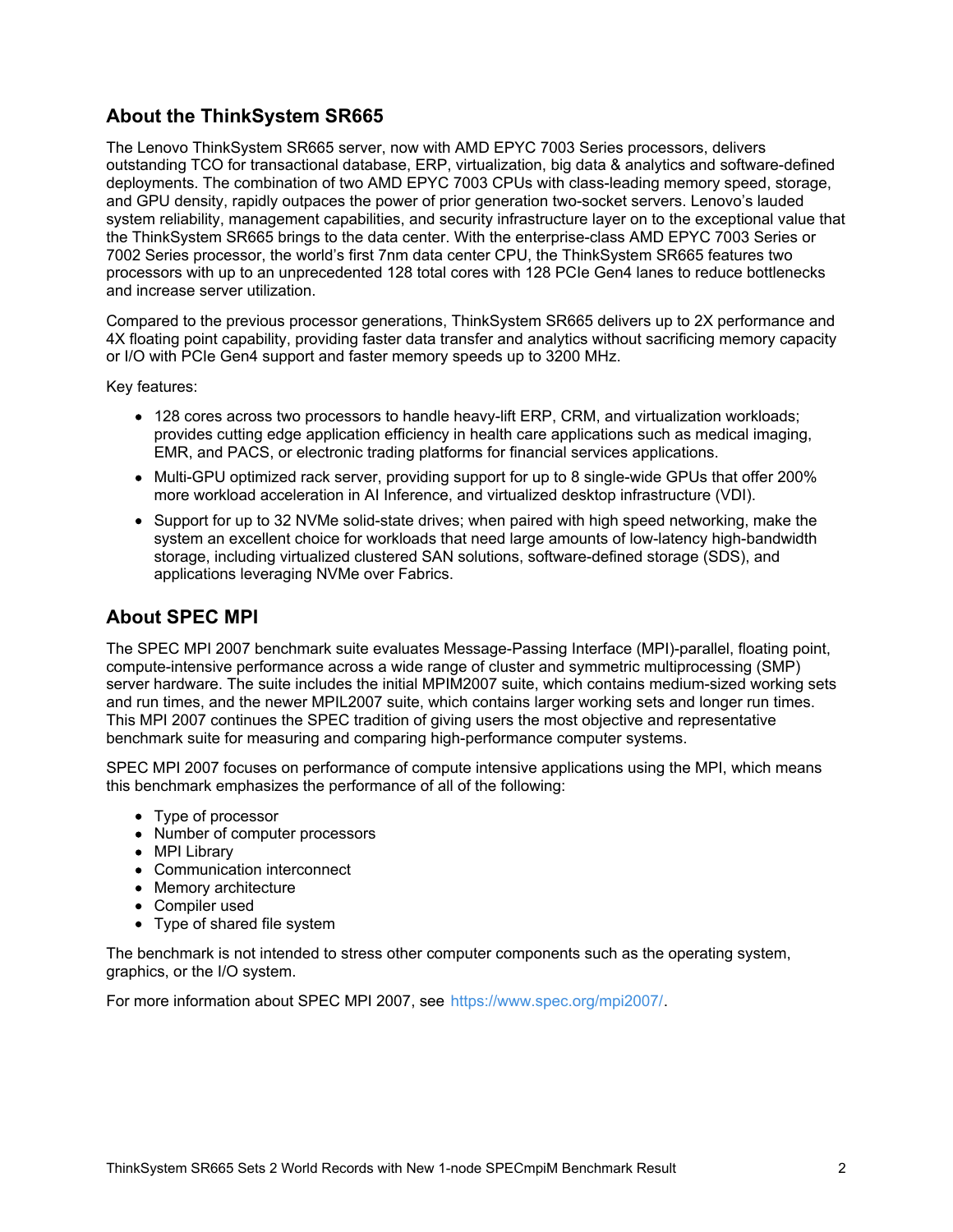## **Learn more**

To learn more about solutions for compute-intensive applications, please contact your Lenovo Sales Representative.

To find out more about SPEC, visit <https://www.spec.org>

To learn more about the Lenovo ThinkSystem SR665 server, visit the SR665 product web page: <https://www.lenovo.com/us/en/data-center/servers/racks/ThinkSystem-SR665/p/77XX7SR552S>

# **Related product families**

Product families related to this document are the following:

- [2-Socket](https://lenovopress.com/servers/racks/2s) Rack Servers
- [ThinkSystem](https://lenovopress.com/servers/thinksystem/sr665) SR665 Server
- SPECmpi [Benchmark](https://lenovopress.com/servers/benchmarks/specmpi) Results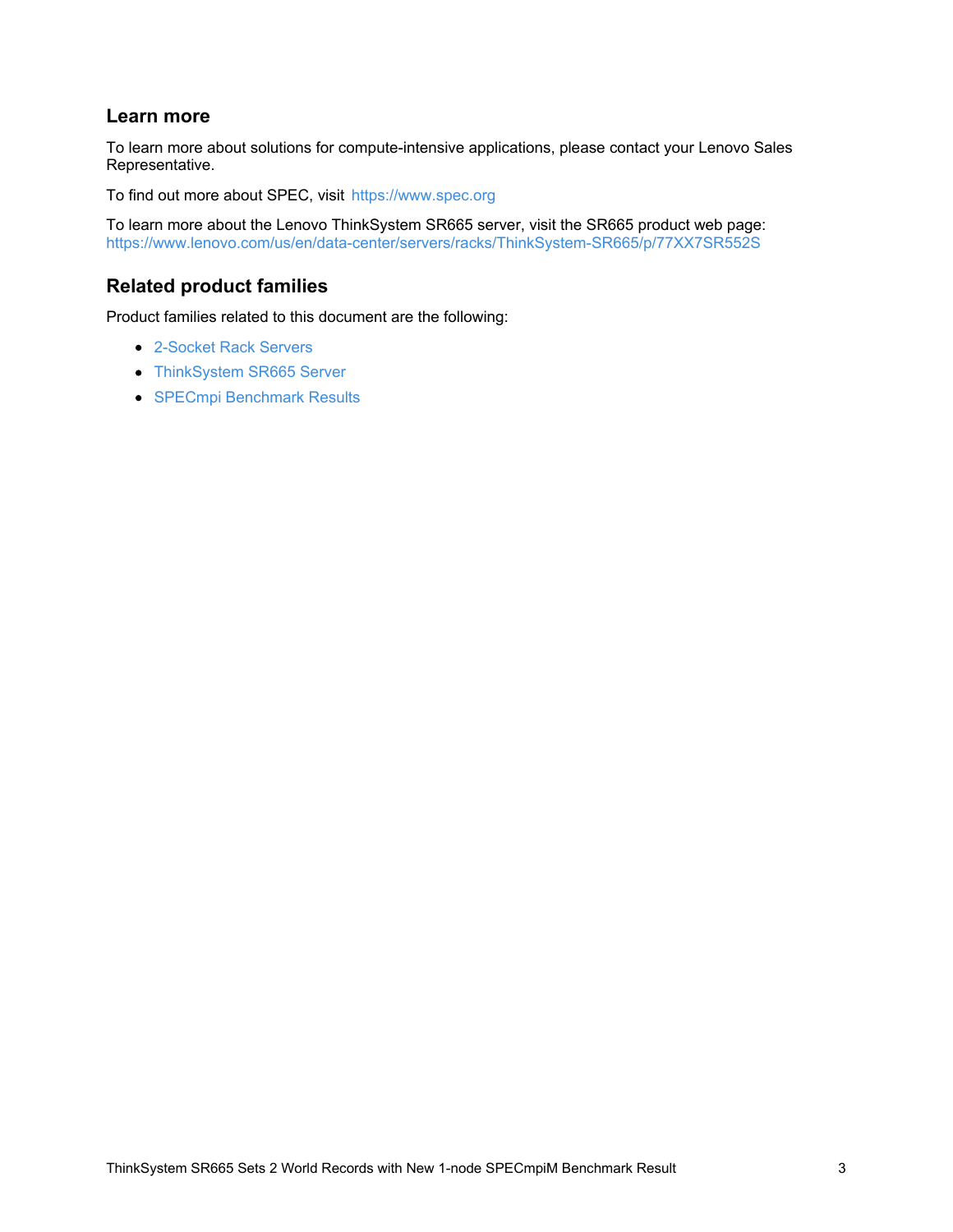#### **Notices**

Lenovo may not offer the products, services, or features discussed in this document in all countries. Consult your local Lenovo representative for information on the products and services currently available in your area. Any reference to a Lenovo product, program, or service is not intended to state or imply that only that Lenovo product, program, or service may be used. Any functionally equivalent product, program, or service that does not infringe any Lenovo intellectual property right may be used instead. However, it is the user's responsibility to evaluate and verify the operation of any other product, program, or service. Lenovo may have patents or pending patent applications covering subject matter described in this document. The furnishing of this document does not give you any license to these patents. You can send license inquiries, in writing, to:

Lenovo (United States), Inc. 8001 Development Drive Morrisville, NC 27560 U.S.A. Attention: Lenovo Director of Licensing

LENOVO PROVIDES THIS PUBLICATION "AS IS" WITHOUT WARRANTY OF ANY KIND, EITHER EXPRESS OR IMPLIED, INCLUDING, BUT NOT LIMITED TO, THE IMPLIED WARRANTIES OF NON-INFRINGEMENT, MERCHANTABILITY OR FITNESS FOR A PARTICULAR PURPOSE. Some jurisdictions do not allow disclaimer of express or implied warranties in certain transactions, therefore, this statement may not apply to you.

This information could include technical inaccuracies or typographical errors. Changes are periodically made to the information herein; these changes will be incorporated in new editions of the publication. Lenovo may make improvements and/or changes in the product(s) and/or the program(s) described in this publication at any time without notice.

The products described in this document are not intended for use in implantation or other life support applications where malfunction may result in injury or death to persons. The information contained in this document does not affect or change Lenovo product specifications or warranties. Nothing in this document shall operate as an express or implied license or indemnity under the intellectual property rights of Lenovo or third parties. All information contained in this document was obtained in specific environments and is presented as an illustration. The result obtained in other operating environments may vary. Lenovo may use or distribute any of the information you supply in any way it believes appropriate without incurring any obligation to you.

Any references in this publication to non-Lenovo Web sites are provided for convenience only and do not in any manner serve as an endorsement of those Web sites. The materials at those Web sites are not part of the materials for this Lenovo product, and use of those Web sites is at your own risk. Any performance data contained herein was determined in a controlled environment. Therefore, the result obtained in other operating environments may vary significantly. Some measurements may have been made on development-level systems and there is no guarantee that these measurements will be the same on generally available systems. Furthermore, some measurements may have been estimated through extrapolation. Actual results may vary. Users of this document should verify the applicable data for their specific environment.

#### **© Copyright Lenovo 2022. All rights reserved.**

This document, LP1442, was created or updated on March 15, 2021.

Send us your comments in one of the following ways:

- Use the online Contact us review form found at: <https://lenovopress.com/LP1442>
- Send your comments in an e-mail to: [comments@lenovopress.com](mailto:comments@lenovopress.com?subject=Feedback for LP1442)

This document is available online at <https://lenovopress.com/LP1442>.